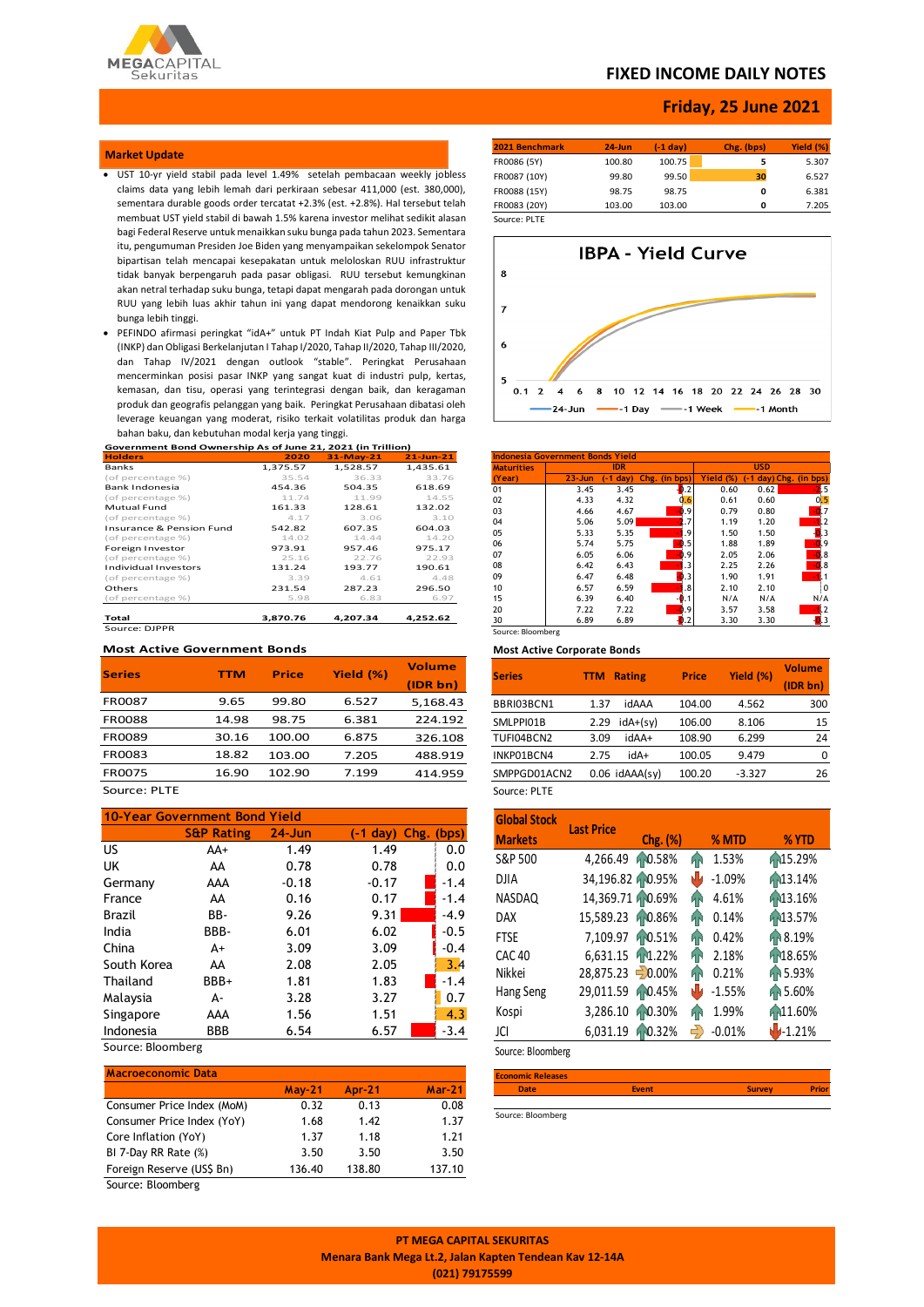

**Friday, 25 June 2021**

# **Government Bond Prices**

|               | Closing Price: 24-Jun-2021 |            |               |              |              |            |                   |                   |                     |                |
|---------------|----------------------------|------------|---------------|--------------|--------------|------------|-------------------|-------------------|---------------------|----------------|
| <b>Series</b> | <b>Maturity</b>            | <b>TTM</b> | <b>Coupon</b> | <b>Price</b> | <b>YTM X</b> | <b>YTM</b> | <b>Est. Yield</b> | <b>Fair Price</b> | <b>Spread (bps)</b> | Recommendation |
| FR0034        | 15-Jun-21                  | $-0.02$    | 12.80%        | 100.11       | $-26.267$    | $-26.27%$  | $-26.25%$         | 100.00            | $-11$               | Fair           |
| FR0053        | 15-Jul-21                  | 0.06       | 8.25%         | 100.31       | 1.585        | 1.59%      | 2.62%             | 100.32            | $\mathbf{1}$        | Fair           |
| FR0061        | 15-May-22                  | 0.89       | 7.00%         | 103.11       | 3.385        | 3.39%      | 3.85%             | 102.73            | $-37$               | Expensive      |
| FR0035        | 15-Jun-22                  | 0.98       | 12.90%        | 108.93       | 3.409        | 3.41%      | 3.74%             | 108.69            | $-24$               | Fair           |
| FR0043        | 15-Jul-22                  | 1.06       | 10.25%        | 106.72       | 3.65         | 3.65%      | 3.67%             | 106.77            | 5                   | Fair           |
| FR0063        | 15-May-23                  | 1.89       | 5.63%         | 102.36       | 4.303        | 4.30%      | 3.89%             | 103.13            | 77                  | Cheap          |
| FR0046        | 15-Jul-23                  | 2.06       | 9.50%         | 109.81       | 4.497        | 4.50%      | 4.02%             | 110.71            | 90                  | Cheap          |
| FR0039        | 15-Aug-23                  | 2.14       | 11.75%        | 114.62       | 4.48         | 4.48%      | 4.10%             | 115.53            | 91                  | Cheap          |
| FR0070        | 15-Mar-24                  | 2.73       | 8.38%         | 109.38       | 4.654        | 4.65%      | 4.58%             | 109.60            | 22                  | Fair           |
| FR0077        | 15-May-24                  | 2.89       | 8.13%         | 109.34       | 4.62         | 4.62%      | 4.71%             | 109.11            | $-23$               | Fair           |
| FR0044        | 15-Sep-24                  | 3.23       | 10.00%        | 114.25       | 5.13         | 5.13%      | 4.95%             | 114.85            | 60                  | Cheap          |
| FR0081        | 15-Jun-25                  | 3.98       | 6.50%         | 105.05       | 5.077        | 5.08%      | 5.39%             | 103.92            | $-113$              | Expensive      |
| FR0040        | 15-Sep-25                  | 4.23       | 11.00%        | 120.31       | 5.527        | 5.53%      | 5.51%             | 120.43            | 12                  | Fair           |
| FR0084        | 15-Feb-26                  | 4.65       | 7.25%         | 107.31       | 5.442        | 5.44%      | 5.68%             | 106.30            | $-101$              | Expensive      |
| <b>FR0086</b> | 15-Apr-26                  | 4.81       | 5.50%         | 100.75       | 5.319        | 5.32%      | 5.74%             | 98.98             | $-177$              | Expensive      |
| FR0037        | 15-Sep-26                  | 5.23       | 12.00%        | 128.71       | 5.59         | 5.59%      | 5.88%             | 127.16            | $-155$              | Expensive      |
| FR0056        | 15-Sep-26                  | 5.23       | 8.38%         | 112.73       | 5.528        | 5.53%      | 5.88%             | 111.06            | $-168$              | Expensive      |
| FR0059        | 15-May-27                  | 5.89       | 7.00%         | 106.32       | 5.718        | 5.72%      | 6.06%             | 104.57            | $-175$              | Expensive      |
| FR0042        | 15-Jul-27                  | 6.06       | 10.25%        | 118.43       | 6.625        | 6.63%      | 6.10%             | 120.73            | 230                 | Cheap          |
| FR0047        | 15-Feb-28                  | 6.65       | 10.00%        | 122.00       | 5.945        | 5.95%      | 6.23%             | 120.25            | $-175$              | Expensive      |
| FR0064        | 15-May-28                  | 6.90       | 6.13%         | 100.09       | 6.107        | 6.11%      | 6.27%             | 99.17             | $-92$               |                |
| FR0071        | 15-Mar-29                  | 7.73       | 9.00%         |              |              |            |                   | 115.59            | $-41$               | Expensive      |
|               |                            |            |               | 116.00       | 6.342        | 6.34%      | 6.41%             |                   |                     | Expensive      |
| FR0078        | 15-May-29                  | 7.90       | 8.25%         | 111.63       | 6.349        | 6.35%      | 6.43%             | 111.12            | $-51$               | Expensive      |
| FR0052        | 15-Aug-30                  | 9.15       | 10.50%        | 127.57       | 6.465        | 6.47%      | 6.58%             | 126.62            | $-96$               | Expensive      |
| FR0082        | 15-Sep-30                  | 9.23       | 7.00%         | 103.48       | 6.491        | 6.49%      | 6.59%             | 102.82            | -66                 | Expensive      |
| FR0087        | 15-Feb-31                  | 9.65       | 6.50%         | 99.73        | 6.536        | 6.54%      | 6.63%             | 99.10             | $-63$               | Expensive      |
| FR0085        | 15-Apr-31                  | 9.81       | 7.75%         | 108.41       | 6.571        | 6.57%      | 6.64%             | 107.89            | $-52$               | Expensive      |
| FR0073        | 15-May-31                  | 9.90       | 8.75%         | 115.59       | 6.578        | 6.58%      | 6.65%             | 115.05            | $-54$               | Expensive      |
| FR0054        | 15-Jul-31                  | 10.06      | 9.50%         | 120.03       | 6.726        | 6.92%      | 6.66%             | 120.56            | 53                  | Cheap          |
| FR0058        | 15-Jun-32                  | 10.98      | 8.25%         | 112.07       | 6.681        | 6.68%      | 6.73%             | 111.64            | -44                 | Expensive      |
| FR0074        | 15-Aug-32                  | 11.15      | 7.50%         | 105.64       | 6.769        | 6.77%      | 6.74%             | 105.84            | 20                  | Fair           |
| FR0065        | 15-May-33                  | 11.90      | 6.63%         | 99.95        | 6.63         | 6.63%      | 6.79%             | 98.64             | $-131$              | Expensive      |
| FR0068        | 15-Mar-34                  | 12.73      | 8.38%         | 111.11       | 7.037        | 7.04%      | 6.84%             | 112.89            | 179                 | Cheap          |
| FR0080        | 15-Jun-35                  | 13.98      | 7.50%         | 103.99       | 7.046        | 7.05%      | 6.90%             | 105.33            | 134                 | Cheap          |
| FR0072        | 15-May-36                  | 14.90      | 8.25%         | 110.55       | 7.089        | 7.09%      | 6.94%             | 112.06            | 151                 | Cheap          |
| <b>FR0088</b> | 15-Jun-36                  | 14.99      | 6.25%         | 98.67        | 6.389        | 6.39%      | 6.94%             | 93.63             | 503                 | Expensive      |
| FR0045        | 15-May-37                  | 15.90      | 9.75%         | 123.22       | 7.261        | 7.26%      | 6.97%             | 126.41            | 319                 | Cheap          |
| FR0075        | 15-May-38                  | 16.90      | 7.50%         | 102.95       | 7.194        | 7.19%      | 7.00%             | 104.85            | 190                 | Cheap          |
| FR0050        | 15-Jul-38                  | 17.07      | 10.50%        | 131.33       | 7.265        | 7.27%      | 7.01%             | 134.41            | 309                 | Cheap          |
| FR0079        | 15-Apr-39                  | 17.82      | 8.38%         | 111.35       | 7.23         | 7.23%      | 7.03%             | 113.52            | 217                 | Cheap          |
| FR0083        | 15-Apr-40                  | 18.82      | 7.50%         | 102.99       | 7.206        | 7.21%      | 7.06%             | 104.57            | 158                 | Cheap          |
| FR0057        | 15-May-41                  | 19.90      | 9.50%         | 123.25       | 7.272        | 7.27%      | 7.08%             | 125.59            | 234                 | Cheap          |
| FR0062        | 15-Apr-42                  | 20.82      | 6.38%         | 101.00       | 6.287        | 6.29%      | 7.10%             | 92.17             | $-883$              | Expensive      |
| FR0067        | 15-Feb-44                  | 22.66      | 8.75%         | 115.60       | 7.327        | 7.33%      | 7.13%             | 118.02            | 242                 | Cheap          |
| FR0076        | 15-May-48                  | 26.91      | 7.38%         | 102.65       | 7.151        | 7.15%      | 7.19%             | 102.15            | $-50$               | Expensive      |
| FR0089        | 15-Aug-51                  | 30.16      | 6.88%         | 100.02       | 6.873        | 6.87%      | 7.23%             | 95.70             | $-432$              | Expensive      |

Source: IBPA, PLTE, Bloomberg, & MCS Estimates